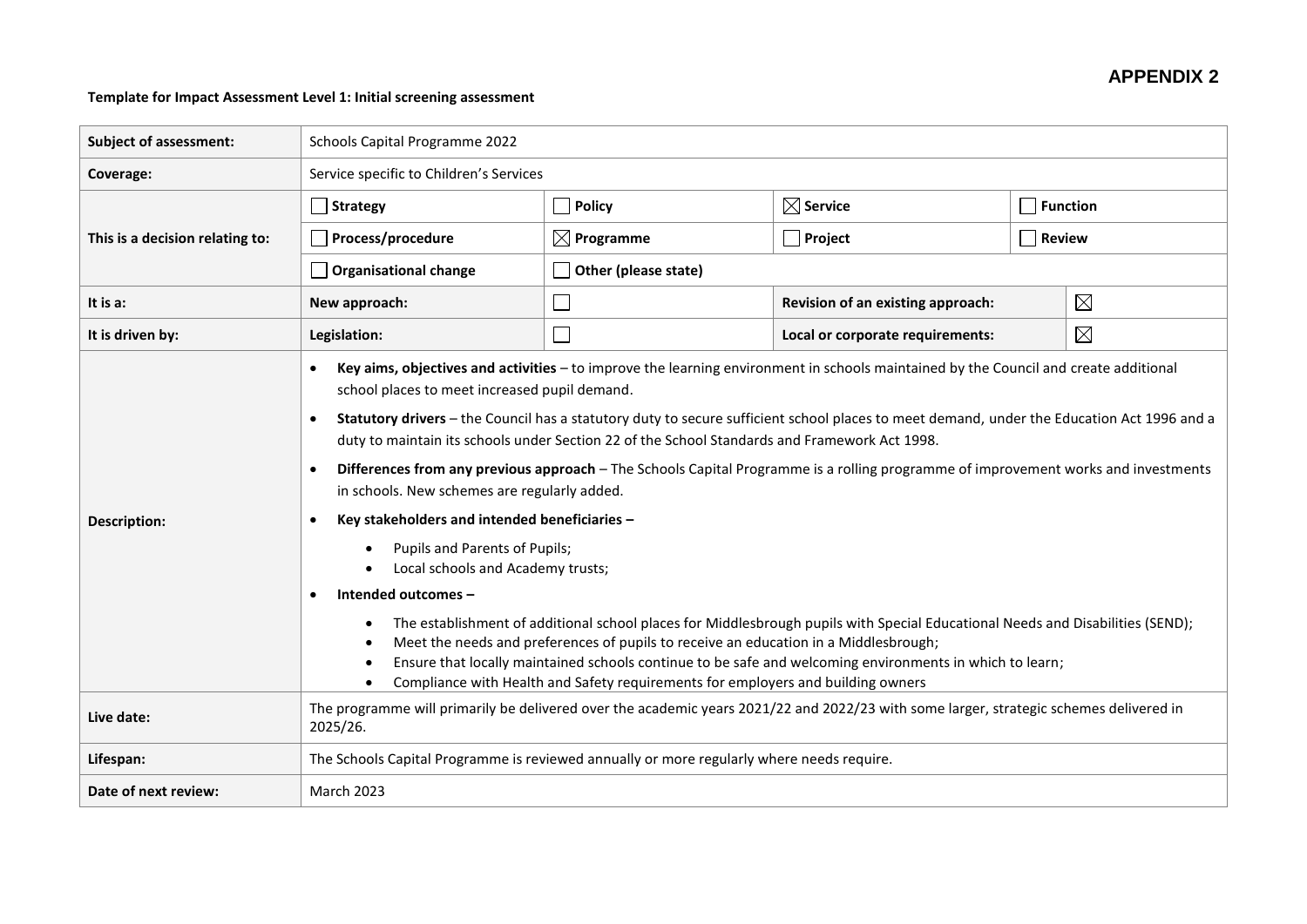| <b>Screening questions</b>                                                                                                                                                                                                                          |             | Response   |                      |                                                                                                                                                                                                                                                                                                                                                                                                                                                                                                                                                                                                                                                                                                                                                                                                                                                                                                                                                                                                                                                                                                                                                                                                                                                                                                                                                                                                                                                                                                                                                                                                                                                                                                                                                                                                                                                                                               |  |
|-----------------------------------------------------------------------------------------------------------------------------------------------------------------------------------------------------------------------------------------------------|-------------|------------|----------------------|-----------------------------------------------------------------------------------------------------------------------------------------------------------------------------------------------------------------------------------------------------------------------------------------------------------------------------------------------------------------------------------------------------------------------------------------------------------------------------------------------------------------------------------------------------------------------------------------------------------------------------------------------------------------------------------------------------------------------------------------------------------------------------------------------------------------------------------------------------------------------------------------------------------------------------------------------------------------------------------------------------------------------------------------------------------------------------------------------------------------------------------------------------------------------------------------------------------------------------------------------------------------------------------------------------------------------------------------------------------------------------------------------------------------------------------------------------------------------------------------------------------------------------------------------------------------------------------------------------------------------------------------------------------------------------------------------------------------------------------------------------------------------------------------------------------------------------------------------------------------------------------------------|--|
|                                                                                                                                                                                                                                                     |             | <b>Yes</b> | <b>Uncer</b><br>tain | Evidence                                                                                                                                                                                                                                                                                                                                                                                                                                                                                                                                                                                                                                                                                                                                                                                                                                                                                                                                                                                                                                                                                                                                                                                                                                                                                                                                                                                                                                                                                                                                                                                                                                                                                                                                                                                                                                                                                      |  |
| <b>Human Rights</b><br>Could the decision impact negatively on individual<br>Human Rights as enshrined in UK legislation?*                                                                                                                          | $\boxtimes$ | $\Box$     | $\Box$               | There is no evidence to suggest that the decision would negatively impact upon any individual's human rights. The<br>decision does facilitate these rights including:<br>the right to an education.<br>The programme will positively impact on this right, increasing education provision in the local area.<br>Evidence used to inform this assessment includes analysis of projected demand and the local provision of places,<br>alongside feedback from schools and parents in Middlesbrough.                                                                                                                                                                                                                                                                                                                                                                                                                                                                                                                                                                                                                                                                                                                                                                                                                                                                                                                                                                                                                                                                                                                                                                                                                                                                                                                                                                                             |  |
| <b>Equality</b><br>Could the decision result in adverse differential<br>impacts on groups or individuals with<br>characteristics protected in UK equality law? Could<br>the decision impact differently on other<br>commonly disadvantaged groups?* | $\boxtimes$ | $\Box$     | $\Box$               | The Public Sector Equality Duty (PSED) requires that when exercising its functions the Council must have due regard to<br>the need to:-<br>eliminate discrimination, harassment, victimisation and any other conduct that is prohibited by or under this Act;<br>$\bullet$<br>advance equality of opportunity between persons who share a relevant protected characteristic and persons who<br>$\bullet$<br>do not share it; and<br>foster good relations between persons who share a relevant protected characteristic and persons who do not share<br>$\bullet$<br>it.<br>In having due regard to the need to advance equality of opportunity, the Council must consider, as part of a single<br>equality duty:<br>• removing or minimising disadvantages suffered by persons who share a relevant protected characteristic that are<br>connected to that characteristic;<br>taking steps to meet the needs of persons who share a relevant protected characteristic that are different from the<br>$\bullet$<br>needs of people who do not share it; and<br>encouraging people who share a protected characteristic to participate in public life or in any other activity in which<br>$\bullet$<br>participation is low.<br>As this proposal relates to school-age children it is relevant to the equality duties and the protected characteristic of<br>age. The proposal would have a positive impact on this group, increasing the availability of school places within the<br>town, ensuring that more appropriate placements can be made and reducing the number of children required to travel<br>greater distances to placements outside the borough, or be without an educational placement.<br>Evidence used to inform this assessment includes analysis of projected demand and the local provision of places,<br>alongside feedback from schools and parents in Middlesbrough. |  |